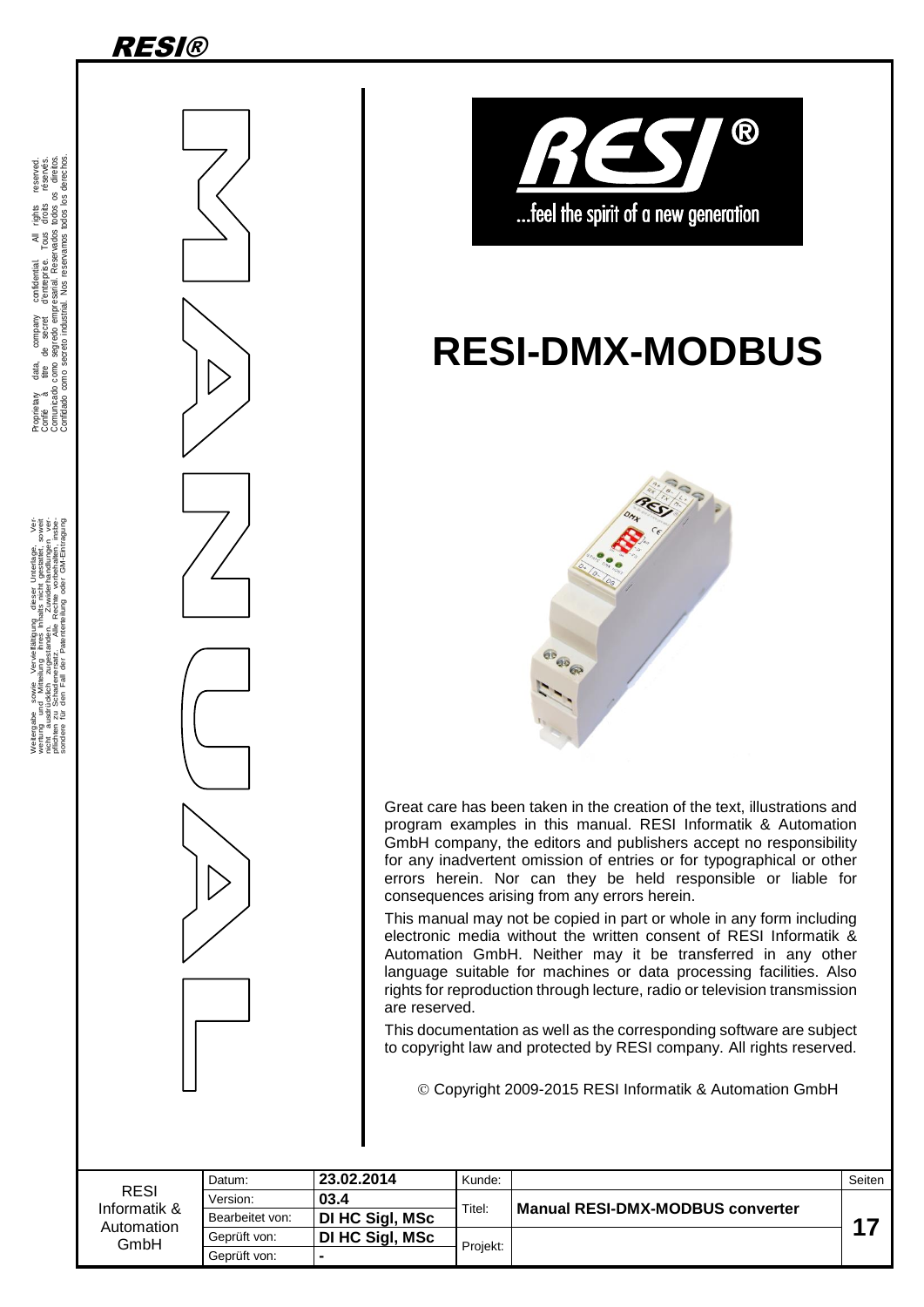

### <span id="page-1-0"></span>**1 History**

| <b>Date</b> | <b>Editor</b> | <b>Description</b>           |
|-------------|---------------|------------------------------|
| 08.03.14    | DI HC Sial    | <b>First English version</b> |
| 23.02.15    | DI HC Sigl    | Minor revisions              |

| Titel: | <b>Manual RESI-DMX-MODBUS converter</b> | Datum      | Seite        | Von |
|--------|-----------------------------------------|------------|--------------|-----|
|        |                                         | 23.02.2015 | $\mathbf{2}$ | 17  |
|        |                                         |            |              |     |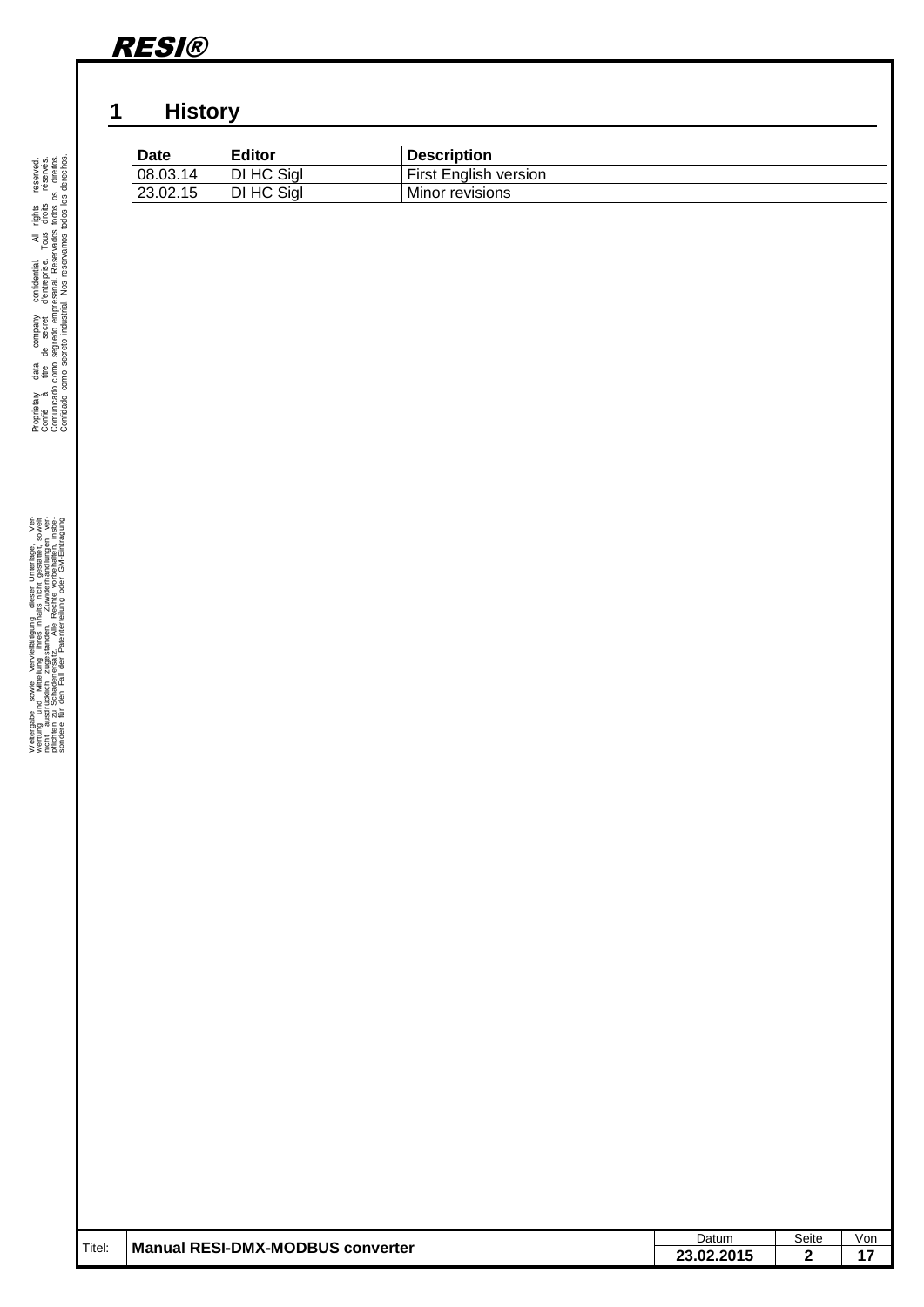#### <span id="page-2-0"></span> $\overline{2}$ **Contents**

| 1                       |       |  |
|-------------------------|-------|--|
| $\mathbf{2}$            |       |  |
|                         |       |  |
| 3                       |       |  |
| $\overline{\mathbf{4}}$ |       |  |
| 5                       |       |  |
|                         | 5.1   |  |
|                         | 5.2   |  |
|                         | 5.3   |  |
|                         | 5.4   |  |
| 6                       |       |  |
|                         |       |  |
| 7                       |       |  |
|                         | 7.1   |  |
|                         | 7.2   |  |
|                         | 7.2.1 |  |
|                         | 7.2.2 |  |
|                         | 7.2.3 |  |
|                         | 7.2.4 |  |
|                         | 7.2.5 |  |
|                         | 7.2.6 |  |
|                         | 7.2.7 |  |
| 8                       |       |  |
|                         | 8.1   |  |
|                         |       |  |

|        |                                         | Datum                           | Seite | Vor |
|--------|-----------------------------------------|---------------------------------|-------|-----|
| Titel: | <b>Manual RESI-DMX-MODBUS converter</b> | .2.201 <sup>r</sup><br>ົ<br>nn. |       |     |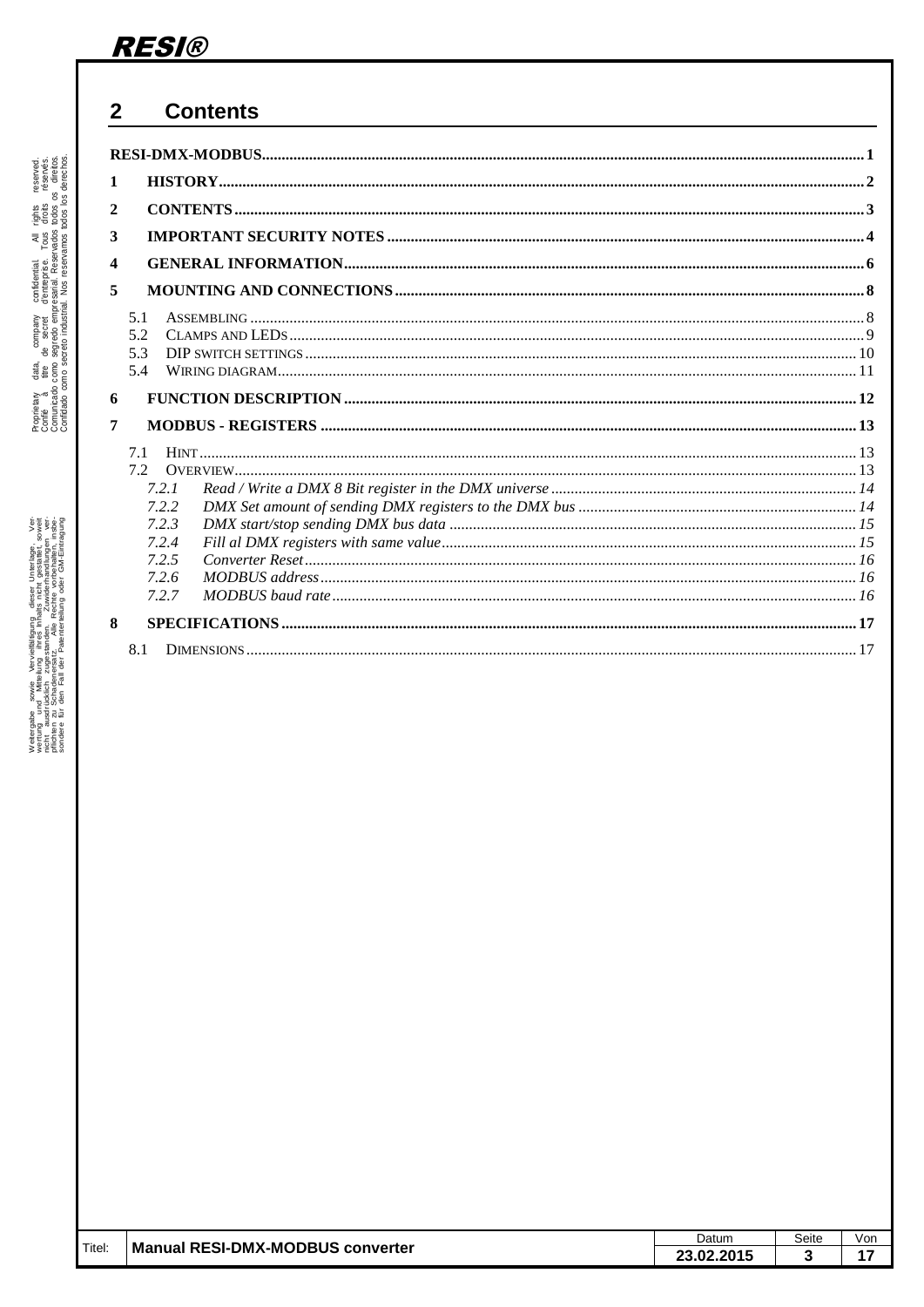

### <span id="page-3-0"></span>**3 IMPORTANT SECURITY NOTES**



#### **Danger to life through electrical current!**

Only skilled personal trained in electro-engineering should perform the described steps in the following chapters. Please observe the country specific rules and standards. Do not perform any electrical work while the device is connected to power.

#### **Pay attention to the following rules:**

- 1. Disconnect the system from power
- 2. Secure the system against automatic power on
- 3. Check that the system is de-energized
- 4. Cover other energized parts of the system

**IMPORTANT HINT: Before you start with the installation and the initial setup of the device, you have to read this document and the attached installation guide and the actual manual for the device very carefully. You have to follow all the herein given information very accurate!**

- $\Box$  Only authorized and qualified personnel are allowed to install and setup the device!
- $\Box$  The connection of the device must be done in de-energized state!
- $\Box$  Do not perform any electrical work while the device is connected to power!
- $\Box$  Disable and secure the system against any automatic restart or power on procedure!
- $\Box$  The device must be operated with the defined voltage level!
- □ Supply voltage jitters must not exceed the technical specifications and tolerances given in the technical manuals for the product. If you do not obey this issue, the proper performance of the device cannot be guaranteed. This can lead to fail functions of the device and in worst case to a complete breakdown of the device!
- $\Box$  You have to obey the current EMC regulations for wiring!
- $\Box$  All signal, control and supply voltage cables must be wired in a way, that no inductive or capacitive interference or any other severe electrical noise disturbance may interfere with the device. Wrong wiring can lead to a malfunction of the device!
- $\Box$  For signal or sensor cables you have to use shielded cables, to avoid damages through induction!
- $\Box$  You have to obey and to apply the current safety regulations given by the ÖVE, VDE, the countries, their control authorities, the TÜV or the local energy supply company!
- $\Box$  Obey country-specific laws and standards!
- $\Box$  The device must be used for the intended purpose of the manufacturer!
- $\Box$  No warranties or liabilities will be accepted for defects and damages resulting from improper or incorrect usage of the device!
- $\Box$  Subsequent damages, which results from faults of this device, are excluded from warranty and liability!
- $\Box$  Only the technical data, wiring diagrams and operation instructions, which are part to the product shipment are valid!
- The information on our homepage, in our datasheets, in our manuals, in our catalogues or published by our partners can deviate from the product documentation and is not necessarily always actual, due to constant improvement of our products for technical progress!
- $\Box$  In case of modification of our devices made by the user, all warranty and liability claims are lost!
- $\Box$  The installation has to fulfill the technical conditions and specifications (e.g. operating temperatures, power supply, …) given in the devices documentation!
- Operating our device close to equipment, which do not comply with EMC directives, can influence the functionality of our device, leading to malfunction or in worst case to a breakdown of our device!

|        |                                  | Datum      | Seite | Von |
|--------|----------------------------------|------------|-------|-----|
| Titel: | Manual RESI-DMX-MODBUS converter | 23.02.2015 |       |     |

gabe sowie Vervieläligung deser Unterlage. Verviel aus der Statten der Statten der Statten der Statten der Sta<br>Bauer auf der Statten zugestanden. In Zuwierfrandlungen verviel zu der Statten der Statten der Statten der St<br>B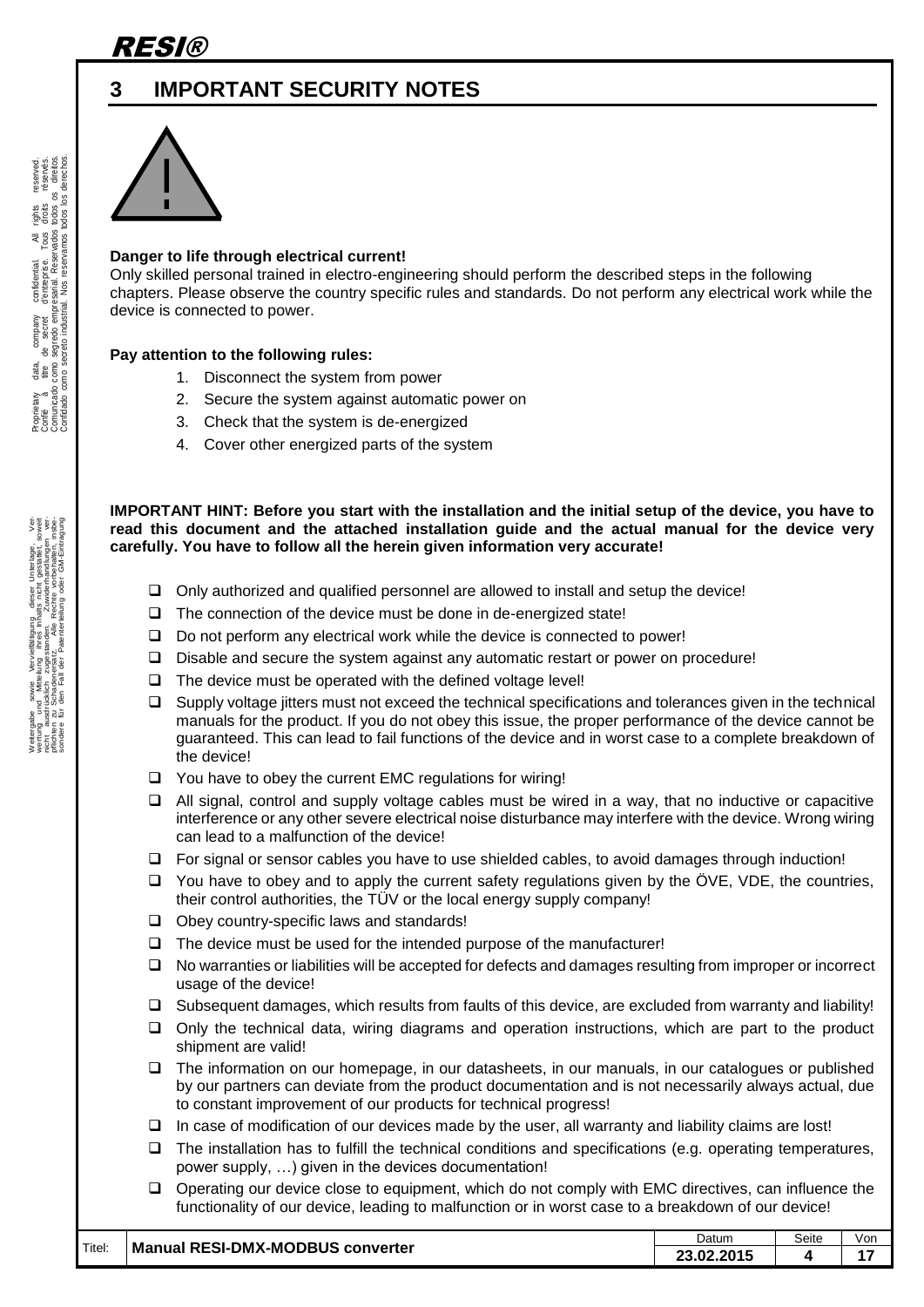- $\Box$  Our devices must not be used for monitoring applications, which solely serve the purpose of protecting persons against hazards or injury, or as an emergency stop switch for systems or machinery, or for any other similar safety-relevant purposes!
- Dimensions of the enclosures or enclosures accessories may show slight tolerances on the specifications provided in these instructions!
- $\Box$  Modifications of this documentation is not allowed!
- In case of a complaint, only complete devices returned in original packing will be accepted!

|        |                                         | Datum      | Seite | Von |
|--------|-----------------------------------------|------------|-------|-----|
| Titel: | <b>Manual RESI-DMX-MODBUS converter</b> | 23.02.2015 | 5     | 17  |
|        |                                         |            |       |     |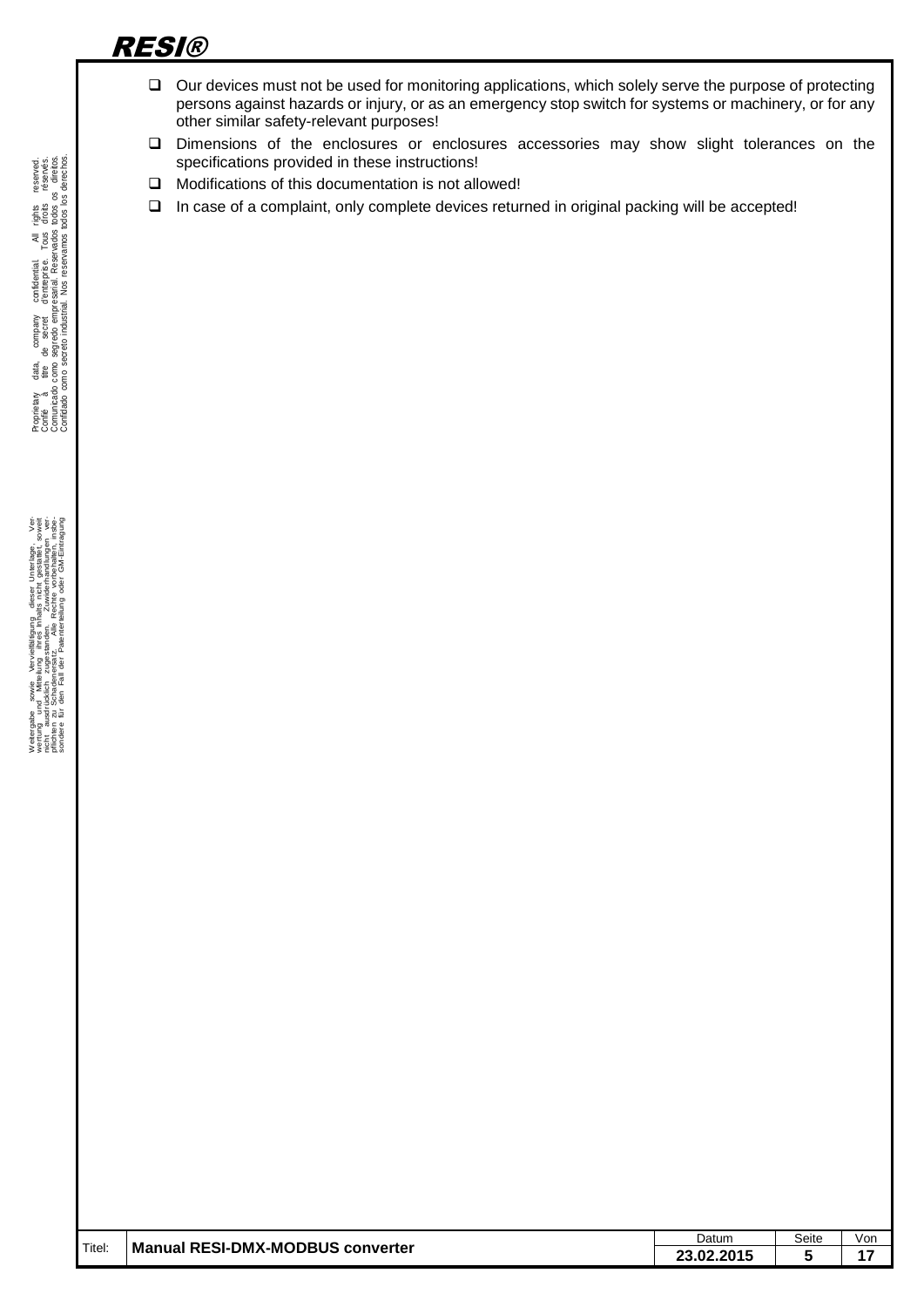### <span id="page-5-0"></span>**4 General Information**

Our RESI-DMX-ASCII converter is designed for controlling a DMX light system with a DMX universe of 512 DMX addresses. The control is done with simple ASCII commands or with MODBUS/RTU registers.

Our RESI-DMX-MODBUS converter is designed to control a DMX light system with the MODBUS/RTU protocol.

To control our DMX converter you need a host system with a serial interface (RS232 or RS485), which is able to send ASCII command strings and which can receive ASCII characters. This feature is implemented in almost any media control system like CRESTRON®, AMX® or CONTROL4®. But almost every standard PLC can handle serial ASCII interfaces. Therefore your converter can be integrated everywhere. If the host system offers a MODBUS/RTU master interface, our converter can be controlled via host registers.

- Connection of up to 512 DMX lamps (depending on the extension of the DMX network)
- DMX interface is galvanic insulated from the RS232 and RS485 interface
- ASCII interface: RS232 or RS485, 9600 up to 57600 bps, 8 data bits, no parity, 1 stop bit
- ASCII address is configurable via software
- MODBUS/RTU slave interface: RS232 or RS485, 9600 up to 57600 bps, 8 data bits, no parity, 1 stop bit
- MODBUS unit address is configurable via software
- DMX interface: 250kBaud, refresh rate 1/10s
- Power supply with 24VDC
- Power consumption <0.5W
- Mountable onto a EN50022 DIN rail

| Type                              | <b>Description</b>                                                                                                                            | Voltage  | <b>Power</b> | Weight          |
|-----------------------------------|-----------------------------------------------------------------------------------------------------------------------------------------------|----------|--------------|-----------------|
| <b>RESI-DMX-</b><br><b>MODBUS</b> | MODBUS/RTU slave to DMX converter with<br>RS232/RS485 interface, supports up to 512<br>DMX lamps, DIP switches for configuration              | 24 $V =$ | < 0.5W       | 55 g            |
| <b>RESI-DMX-ASCII</b>             | ASCII and MODBUS/RTU slave to DMX<br>converter with RS232/RS485 interface, supports<br>up to 512 DMX lamps, DIP switches for<br>configuration | 24 $V =$ | < 0.5W       | 55 <sub>g</sub> |

|        |                                  | Datum      | Seite | vor |
|--------|----------------------------------|------------|-------|-----|
| Titel: | Manual RESI-DMX-MODBUS converter | 23.02.2015 |       |     |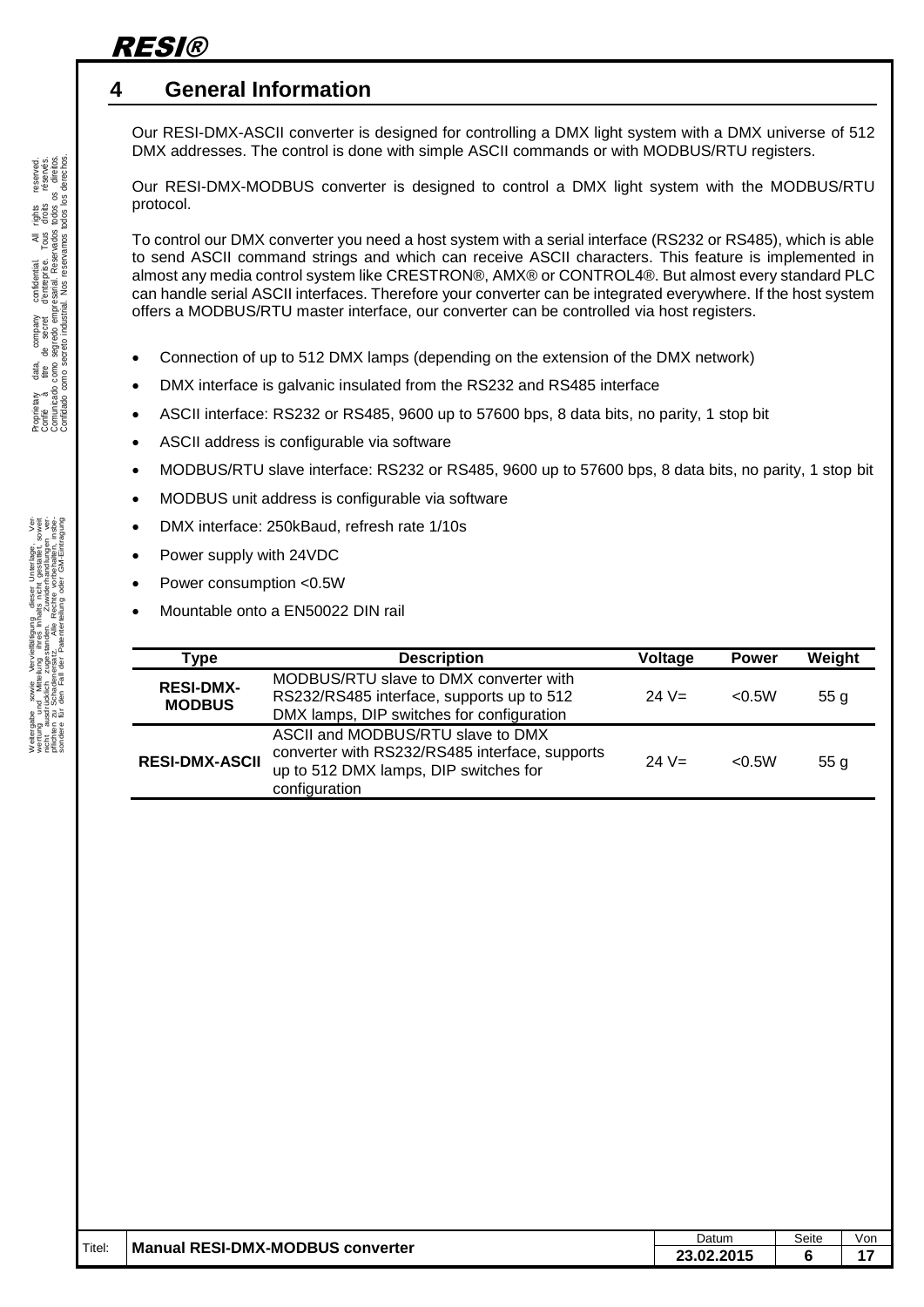

| <b>Technical data</b>         |                          |                         |                      |
|-------------------------------|--------------------------|-------------------------|----------------------|
| Power supply                  |                          |                         |                      |
| Supply voltage                | $24 V = +/-10%$          | Storage temperature     | $-2085 °C$           |
| Power LED indicator           | Yes                      | Operation               | $060^{\circ}$ C      |
|                               |                          | temperature             |                      |
| Power consumption             | < 0.5W                   | Humidity                | 2590 % rH not        |
|                               |                          |                         | condensing           |
|                               |                          | <b>Protection class</b> | IP20 (EN 60529)      |
|                               |                          | Dimensions LxWxH        | 17,5mm x 90mm x 58mm |
|                               |                          | Weight                  | 55q                  |
|                               |                          | Mounting                | on DIN EN50022 rail  |
| <b>Modbus interface</b>       |                          | <b>Factory settings</b> |                      |
| Protocol                      | Modbus/RTU               | ASCII/Modbus            | 255                  |
|                               |                          | address                 |                      |
| <b>Type</b>                   | <b>RS232 or RS485</b>    | ASCII/Modbus baud       | 9600                 |
|                               |                          | rate                    |                      |
| Baud rate                     | 9600 to 57600/8/N or E/1 | ASCII/Modbus            | <b>RS232</b>         |
|                               |                          | interface               |                      |
| Cable connection              | Via clamps               |                         |                      |
| <b>LED</b> indicator          | Yes                      |                         |                      |
| Galvanic insulation to the    | Yes                      |                         |                      |
| DMX interface                 |                          |                         |                      |
| <b>DMX bus interface</b>      |                          |                         |                      |
| Protocol                      | <b>DMX512</b>            |                         |                      |
| <b>Baud</b> rate              | 250kBits/s               |                         |                      |
| Refresh rate                  | 10/Second                |                         |                      |
| Cable connection              | Via clamps               |                         |                      |
| Galvanic insulation to serial | Yes                      |                         |                      |
| interface                     |                          |                         |                      |
| <b>LED</b> indicator          | Yes                      |                         |                      |
| <b>Clamps</b>                 |                          |                         |                      |
| Clamp wire cross section      | Max. 1,5 mm <sup>2</sup> |                         |                      |
| <b>Tightening torque</b>      | Max. 0.5Nm               | <b>CE conformity</b>    | Yes                  |

#### **IT Accessories RESI-MODBUS-Configurator** Free configuration software for RESI Modbus devices. Download this software from www.RESI.cc

|        |                                  | Datum      | Seite | Vor |
|--------|----------------------------------|------------|-------|-----|
| Titel: | Manual RESI-DMX-MODBUS converter | 23.02.2015 |       |     |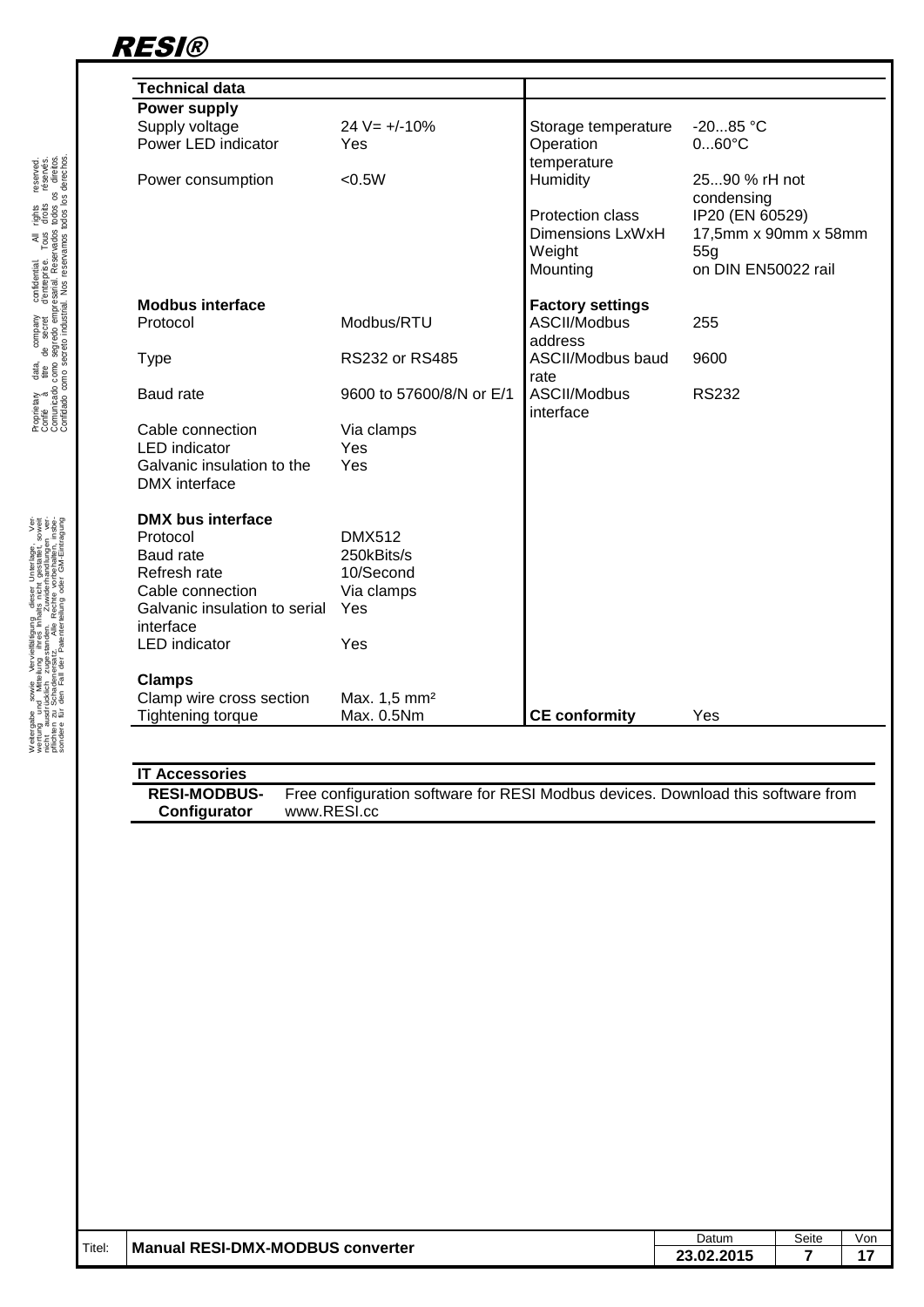### <span id="page-7-0"></span>**5 Mounting and Connections**

#### <span id="page-7-1"></span>**5.1 Assembling**

Our RESI-DMX-ASCII and RESI-DMX-MODBUS converters are designed for mounting on a 35mm DIN-EN50022 rail. Please note, that there are symbol photos used in the mounting pictures below.

At first, put the converter with the top side on the DIN rail (1).



Then open the clamp lever on the bottom side with a screw driver (2) and press the device on the DIN rail (3). Release the clamp lever. The module is now placed correctly on the DIN rail.



. Proprietary data, company confidential. All rights reserved. Confié à titre de secret d'entreprise. Tous droits réservés. Comunicado como segredo empresarial. Reservados todos os direitos. Confidado como secreto industrial. Nos reservamos todos los derechos.

Weiergabe sowie Vervieliäligung diese Unterlage, Vervieliäligung diese Unterlage, Vervieliäligung diese Unterlage, Vervieliäligung diese Vervieligung vervieligung vervieligung vervieligung vervieligung vervieligung verviel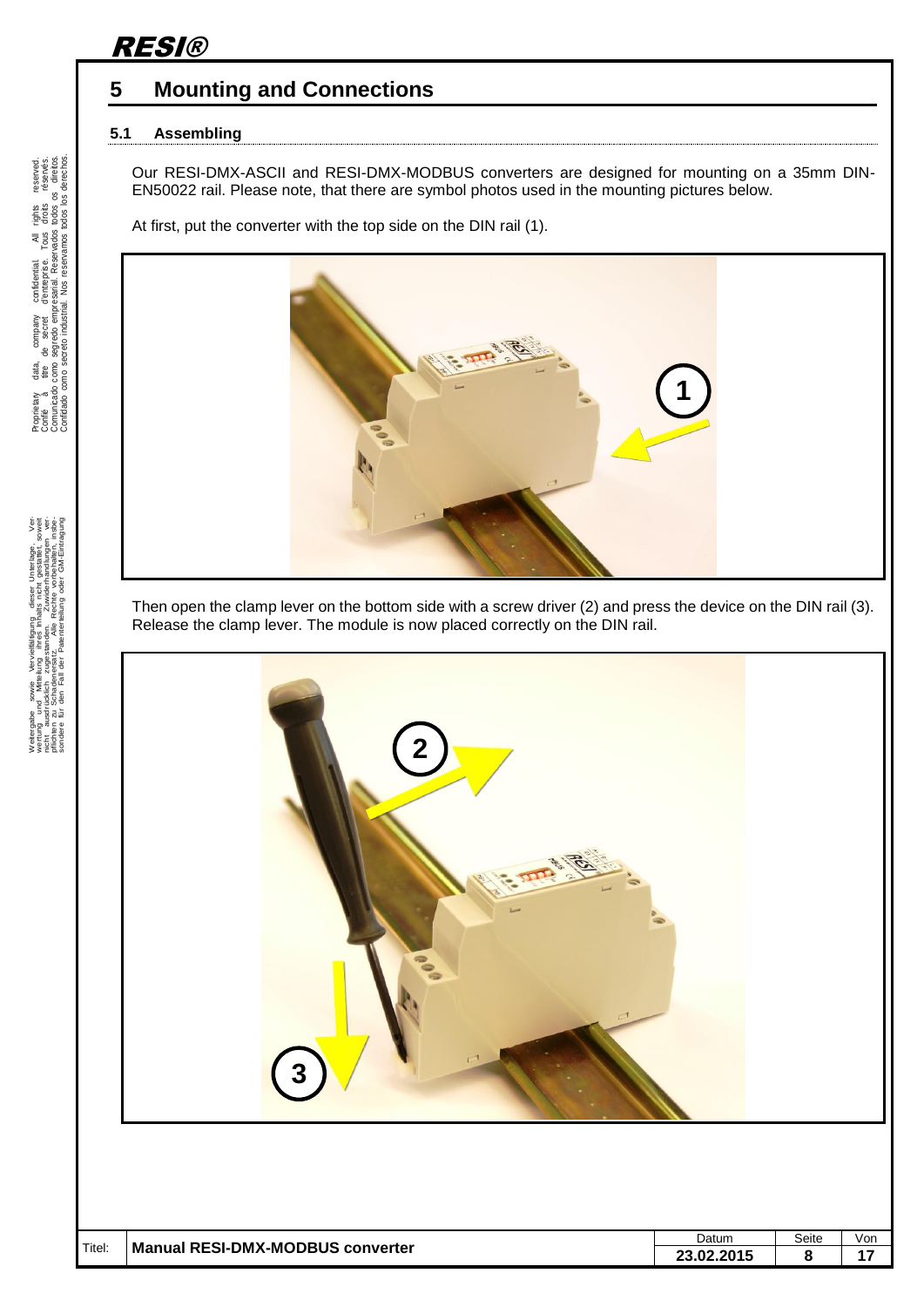To dismount the module from the DIN rail first open the clamp lever with a screwdriver on the bottom side (4). Hold the clamp lever opened while you lift the module from the DIN rail (5). Then remove the converter from the bar with while pulling it on the top side.



#### <span id="page-8-0"></span>**5.2 Clamps and LEDs**

|              | <b>RESI-DMX-MODBUS</b>                            |
|--------------|---------------------------------------------------|
| L+           | Power supply                                      |
| М-           | $L + 24 V =$                                      |
|              | M-: Ground                                        |
| A            | RS485 Modbus/RTU slave interface                  |
| B            | $A \cdot DATA+$                                   |
|              | B: DATA-                                          |
| RX.          | RS232 Modbus/RTU slave interface                  |
| TX           | RX: serial receive                                |
| M-           | TX: serial transmit                               |
|              | M-: Ground for RS232                              |
| D+           | DMX Output, D+ is the DMX+ wire, D- is the        |
| D-           | DMX- wire and DG is the DMX ground wire           |
| DG           |                                                   |
| <b>STATE</b> | State LED, flashes slowly, if the converter is    |
|              | ok, flashes fast if there is an internal error in |
|              | the converter                                     |
| <b>DMX</b>   | DMX bus LED is always on, if the DMX              |
|              | converter sends cyclic data to the DMX lamps.     |
|              | Flashes fast (every 250ms), if the DMX            |
|              | sending is stopped by the user and no data is     |
|              | send to the DMX lamps.                            |
| <b>HOST</b>  | HOST LED, Flashes shortly, if the HOST            |
|              | communicates with the converter.                  |

Table: Description of connectors and LEDs of the RESI-DMX-MODBUS converter

|        |                                         | Datum                          | Seite | Vor. |
|--------|-----------------------------------------|--------------------------------|-------|------|
| Titel: | <b>Manual RESI-DMX-MODBUS converter</b> | 201F<br>ΩΩ<br>LJ.UL.ZU.<br>. . |       | . .  |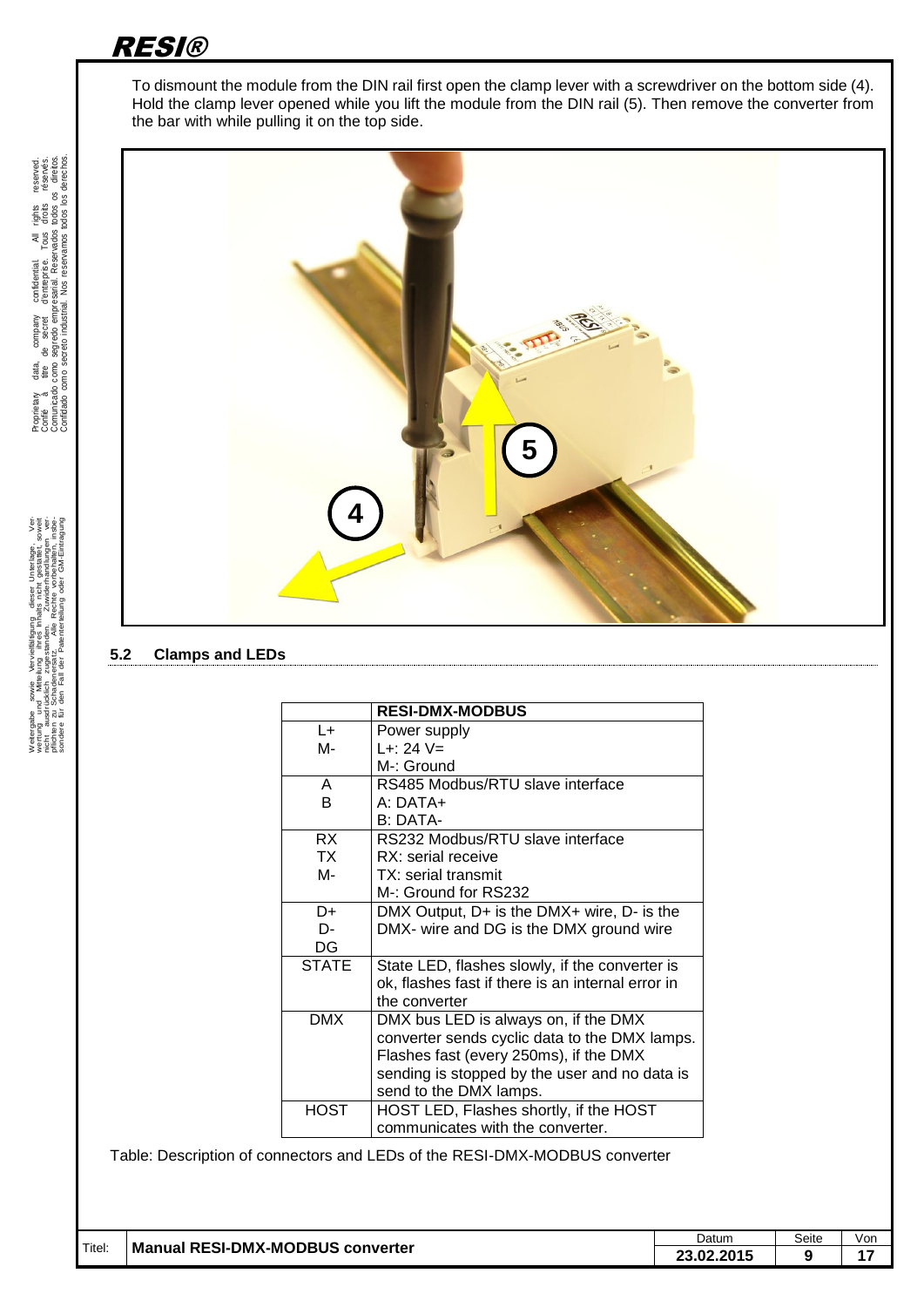

#### <span id="page-9-0"></span>**5.3 DIP switch settings**

.

Weitergabe sowie Vervieltältigung deser Unterlage. Vervielt auf der Statten der Statten der Statten der Statten<br>Mehr aus die Kohner zuger der Antibekte in der Australien von der Antibekte der Statten der Statten der Statt<br>



Illustration: Description of the DIP switch settings and LED status displays

| <b>DIP Switch</b> | <b>RESI-DMX-MODBUS</b>                                               |  |  |  |  |  |
|-------------------|----------------------------------------------------------------------|--|--|--|--|--|
| <b>Baudrate</b>   | Use DIP Switches 1+2 to select baud rate:                            |  |  |  |  |  |
| BR.               | OFF OFF:<br>9600Bd                                                   |  |  |  |  |  |
|                   | ON OFF: 19200Bd                                                      |  |  |  |  |  |
|                   | OFF ON: 38400Bd                                                      |  |  |  |  |  |
|                   | ON ON: 57600Bd                                                       |  |  |  |  |  |
|                   | HINT: The correct parity (NONE, EVEN or ODD) is configured with the  |  |  |  |  |  |
|                   | PC software, not via DIP switches!                                   |  |  |  |  |  |
| Interface         | Select serial interface for MODBUS/RTU slave                         |  |  |  |  |  |
| IF                | OFF=RS232                                                            |  |  |  |  |  |
|                   | $ON = RS485$                                                         |  |  |  |  |  |
| <b>Function</b>   | Selects special Functions                                            |  |  |  |  |  |
| <b>Definition</b> | OFF=Use Modbus RTU slave bus address from FLASH memory               |  |  |  |  |  |
| FD                | ON=Use always slave address 255                                      |  |  |  |  |  |
| <b>HINT</b>       | After changing the DIP switches the converter reboots immediately,   |  |  |  |  |  |
|                   | so no power off or on is necessary. After reboot all the LEDs are on |  |  |  |  |  |
|                   | for half a second to signal the power on sequence.                   |  |  |  |  |  |

Table: Description of DIP Switch functions

| Titel: |                                              | Datum      | Seite | Von            |
|--------|----------------------------------------------|------------|-------|----------------|
|        | <b>Manual RESI-DMX-MODBUS</b><br>، converter | ∠3.02.2015 |       | $\overline{a}$ |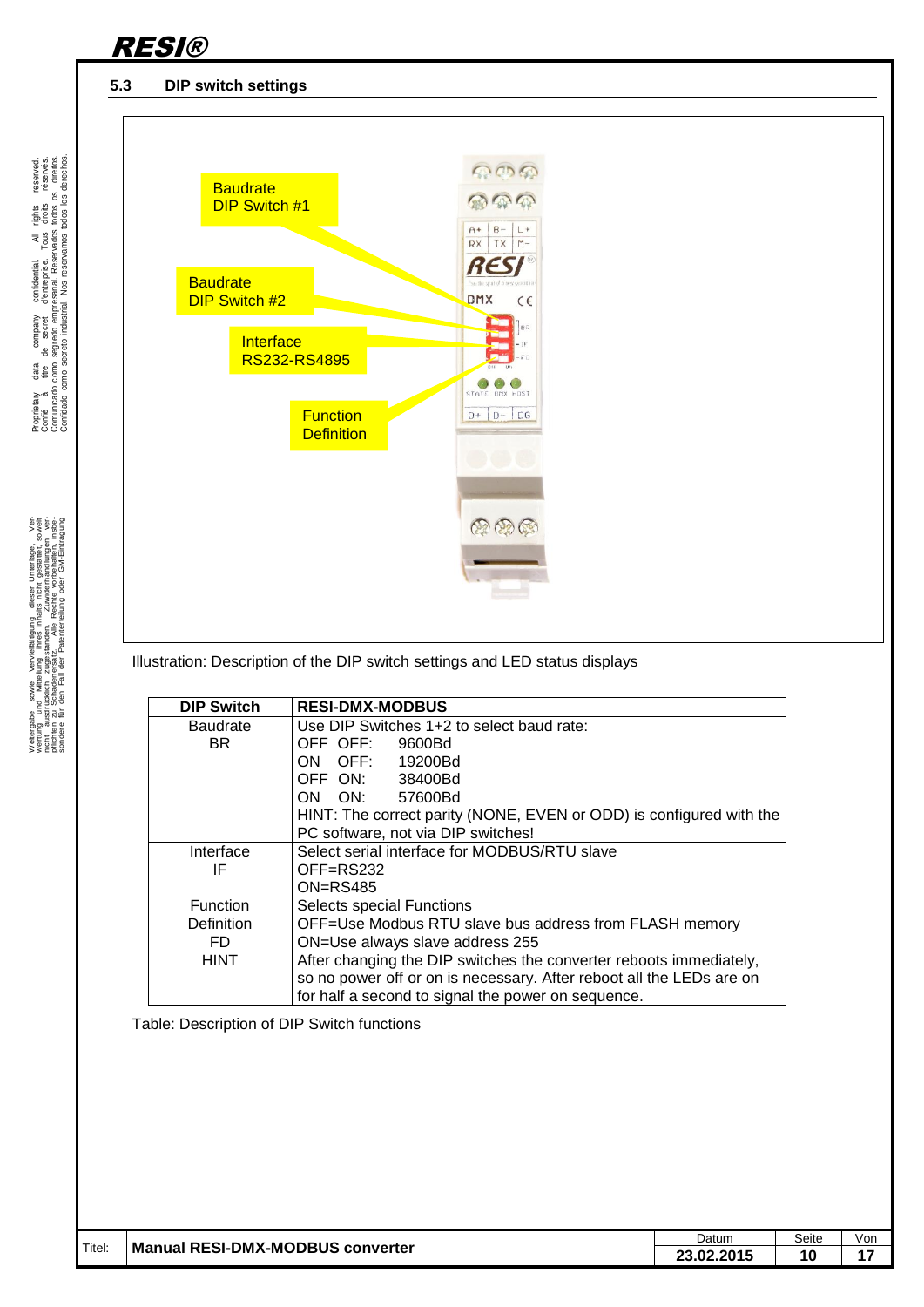<span id="page-10-0"></span>

Proprietary data, company confidential. All rights reserved. Confié à titre de secret d'entreprise. Tous droits réservés. Comunicado como segredo empresarial. Reservados todos os direitos. Confidado como secreto industrial. Nos reservamos todos los derechos.

.

Weitergabe sowie Vervieltältigung dieser Unterlage. Vervieltägung dieser Unterlage. Vervieltäge Vervieltäge Statten vervieltägen vervieltägen vervieltägen vervieltägen vervieltägen vervieltägen vervieltägen vervieltägen ve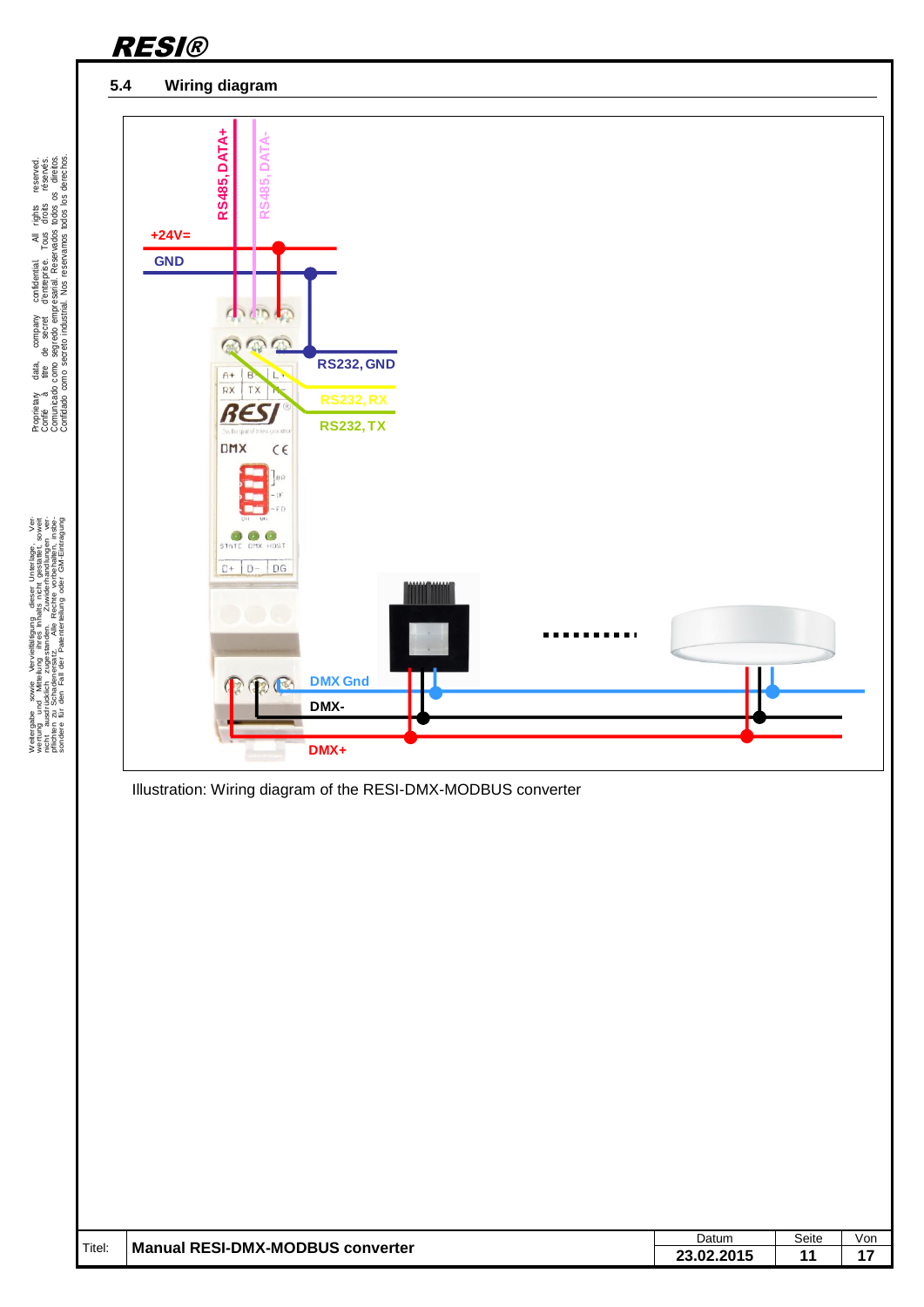### <span id="page-11-0"></span>**6 Function description**

The RESI-DMX-ASCII converter is designed to integrate a DMX light subsystem into an automation device very easily. The automation device has to offer a serial interface (RS232 or RS485), which is capable of sending and receiving simple ASCII messages. The converter also offers the possibility to control the 512 DMX lights via a MODBUS/RTU based serial interface of an automation device, because the converter is also a MODBUS/RTU slave. The RESI-DMX-MODBUS converter is designed to control a DMX light system with MODBUS/RTU protocol.

The bases for this integration are lamps with ballasts, which are compatible to the DMX standard.

Please refer to the DIN 56930-2, ANSI E1.1 norm for more operational details about the DMX light system.

If the converter works properly, the state LED flashes with a 1 second period. Is there an internal error in the converter, then the state LED flashes with a 250m period.

Is the DMX connection ok and the converter is cyclically sending data to the DMX lamps, the DMX LED is always on. If the user has stopped the cyclic sending of DMX data, then this LED flashes faster with 250ms cycle.

For the communication with ASCII strings, the ASCII messages starts with a special start character # (0x23, 35dec) and the message ends with a special end character (0x0d, 13dec or CARRIAGE RETURN). The answer of the converter uses the same start and end characters. Please refer the chapter ASCII command description.

For communication via MODBUS the following MODBUS functions are available:

- READ HOLDING REGISTER (function code: 3)
- PRESET SINGLE REGISTER (function code: 6)
- PRESET MULTIPLE REGISTERS (function code: 16)

**Note:** The functions READ HOLDING REGISTER and PRESET MULTIPLE REGISTERS are limited to max. 50 register per query!

More information about the MODBUS/RTU slave functionality see the chapter MODBUS Registers.

|        |                                  | Datum                 | Seite    | . Von |
|--------|----------------------------------|-----------------------|----------|-------|
| Titel: | Manual RESI-DMX-MODBUS converter | .JZ.ZU I <sup>-</sup> | €<br>. . | . .   |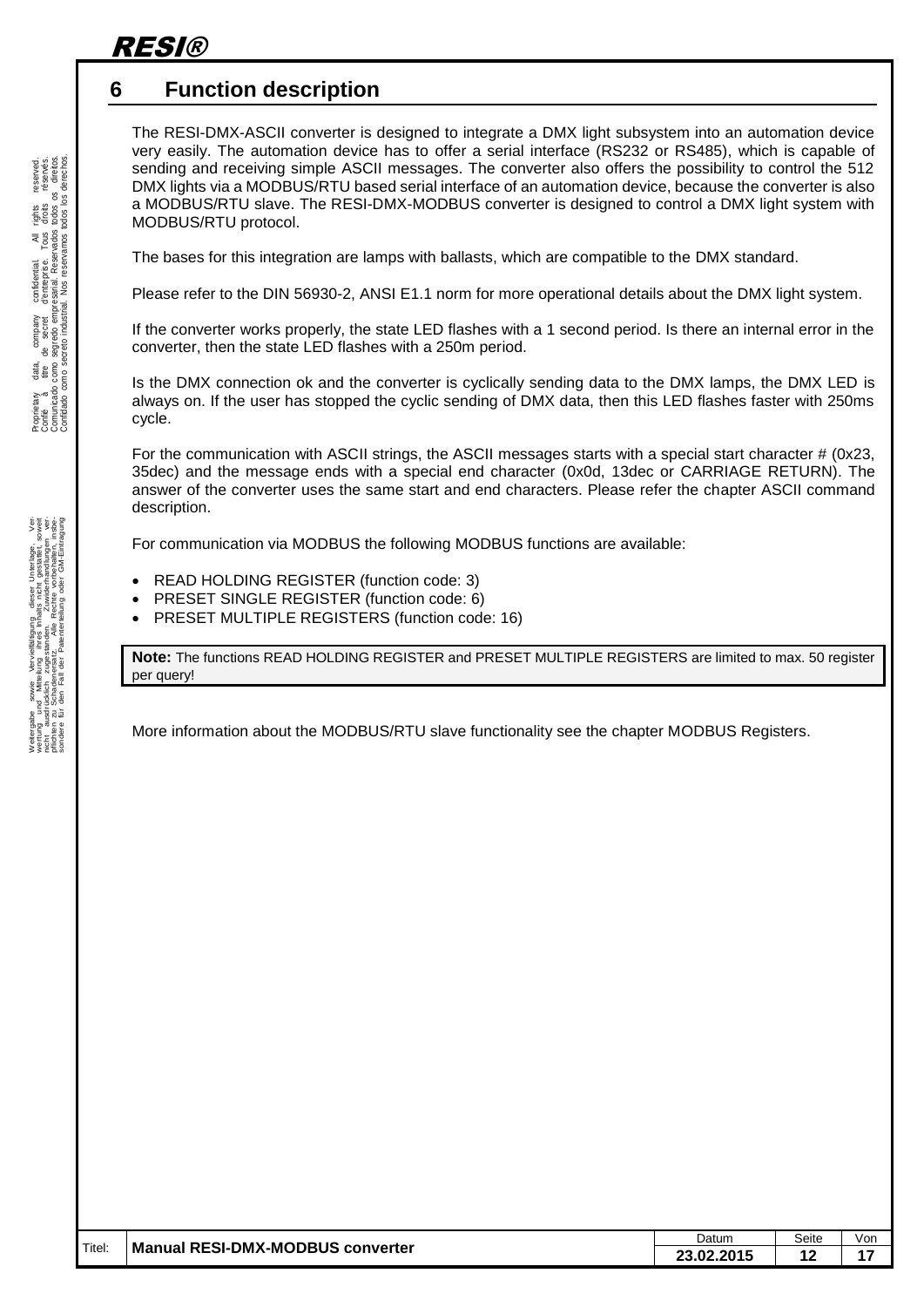### <span id="page-12-0"></span>**7 MODBUS - Registers**

#### <span id="page-12-1"></span>**7.1 Hint**

Both converters, the RESI-DMX-ASCII and the RESI-DMX-MODBUS offer a MODBUS/RTU slave protocol for communication.

#### <span id="page-12-2"></span>**7.2 Overview**

| <b>Register Range</b> | <b>Function</b>                    |
|-----------------------|------------------------------------|
| 4x00001               |                                    |
|                       | DMX Universe with 512 DMX register |
|                       |                                    |
| 4x00512               |                                    |
| 4x00513               |                                    |
|                       | unused                             |
| 4x05999               |                                    |
| 4x06000               |                                    |
|                       | Converter internally               |
| 4x06009               |                                    |
| 4x06010               |                                    |
|                       | <b>Unused</b>                      |
| 4x09999               |                                    |
| 4x10000               |                                    |
|                       | DMX special commands               |
| 4x10099               |                                    |
| 4x10100               |                                    |
|                       | Unused                             |
|                       |                                    |
| 4x59999               |                                    |
| 4x60000               |                                    |
|                       | Converter internally               |
| 4x65536               |                                    |

#### **Note:**

Register that are not described in detail below, but are not explicitly stated as inoperable in this table, are reserved for internal commands and updates as well as program extensions in the future and therefore must not be read or written. The index into the holding registers start with 1. A maximum of 50 registers can be read with one telegram. All inoperable registers return the value 0 when access read.

|        |                                  | Datum      | Seite | Vor |
|--------|----------------------------------|------------|-------|-----|
| Titel: | Manual RESI-DMX-MODBUS converter | 23.02.2015 | 1 V   |     |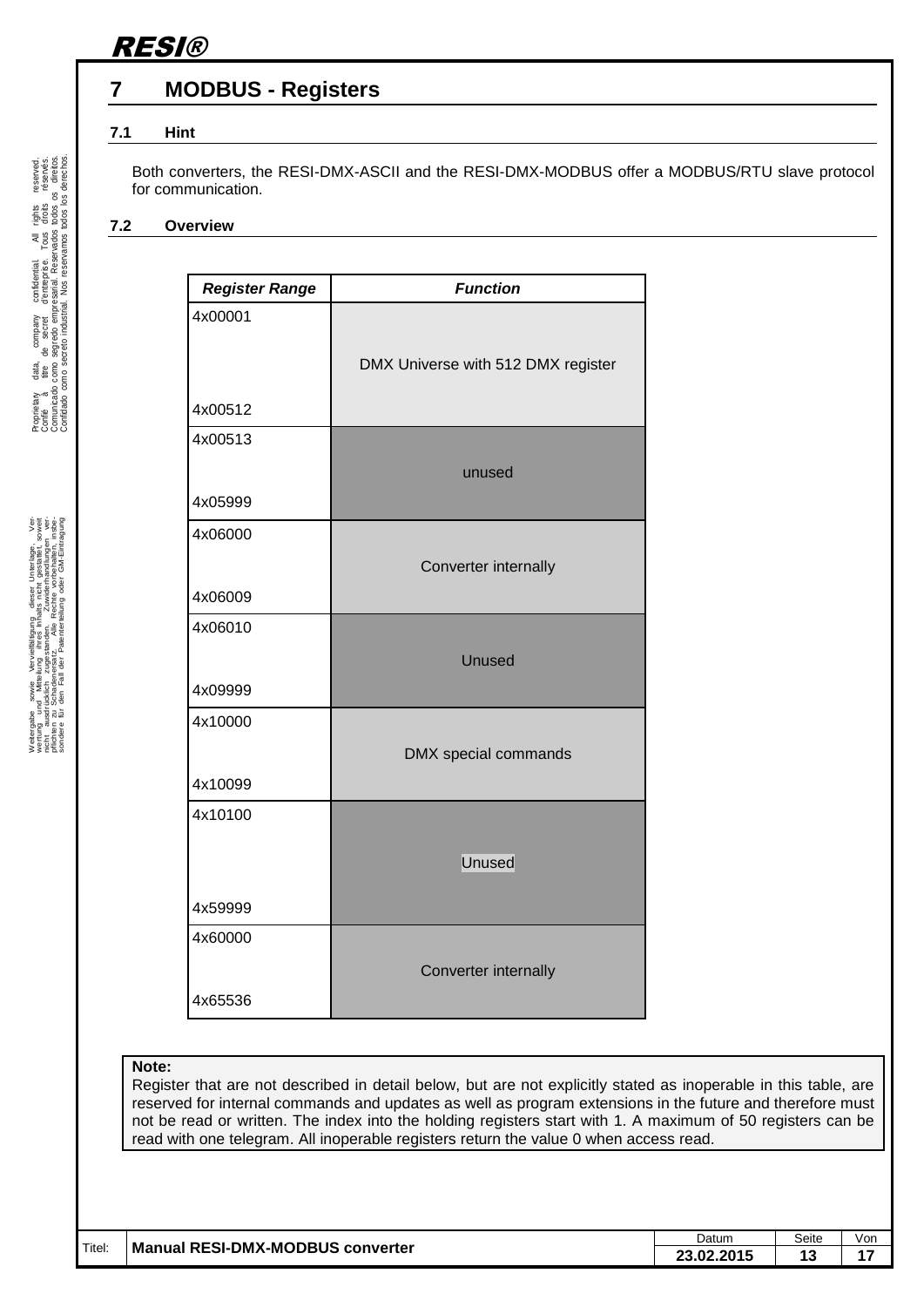## <span id="page-13-0"></span>RESI® MODBUS Register **7.2.1 Read / Write a DMX 8 Bit register in the DMX universe Read Write Holding Register (4x00001-4x00512)** Factory setting: 0 15 14 13 12 11 10 9 8 7 6 5 4 3 2 1 0 – **DMX REGISTER**  $\mathbf{u}$

#### **Bit Description DMXREGISTER Write: New value for the 8 bit DMX register**

**Read: The current value of the 8 bit DMX register** Writing to this register sets the new 8 bit value of the corresponding DMX register. This value will be send to the DMX bus cyclically.

Reading this register returns the current 8 bit value of the corresponding DMX register.

#### **Note:**

How many DMX registers are sent to the DMX bus is defined with the DMXLENGHT register. This register is read/writeable via the MODBUS.

#### <span id="page-13-1"></span>**7.2.2 DMX Set amount of sending DMX registers to the DMX bus**

|    | Holding Register (4x10000)<br><b>Read Write</b> |    |    |    |    |   |   |          |   | Factory setting: 512 |   |   |  |  |
|----|-------------------------------------------------|----|----|----|----|---|---|----------|---|----------------------|---|---|--|--|
| 15 | 14                                              | 13 | 12 | 11 | 10 | 9 | 8 | $\prime$ | 6 | 5                    | 4 | 3 |  |  |
|    |                                                 |    |    |    |    |   |   |          |   |                      |   |   |  |  |
|    | <b>DMXLENGTH</b>                                |    |    |    |    |   |   |          |   |                      |   |   |  |  |
|    |                                                 |    |    |    |    |   |   |          |   |                      |   |   |  |  |
|    |                                                 |    |    |    |    |   |   |          |   |                      |   |   |  |  |

| Bit              | <b>Description</b>                                                                                                                                                                                                                                  |
|------------------|-----------------------------------------------------------------------------------------------------------------------------------------------------------------------------------------------------------------------------------------------------|
| <b>DMXLENGTH</b> | Read: Amount of DMX registers, which are currently send to the DMX bus<br>with a DMX update cycle                                                                                                                                                   |
|                  | Write: Define the new amount of DMX registers, which should be sent to the<br>DMX bus                                                                                                                                                               |
|                  | DMXLENGTH is a value between 1 and 512 and defines the amount of DMX<br>registers, which are sent cyclically to the DMX bus. After a reset or power on, this<br>register has always the value 512 and the converter sends ALL 512 DMX<br>registers. |
|                  |                                                                                                                                                                                                                                                     |
|                  |                                                                                                                                                                                                                                                     |
|                  |                                                                                                                                                                                                                                                     |

|        |                                  | Datum      | Seite | Vor |
|--------|----------------------------------|------------|-------|-----|
| Titel: | Manual RESI-DMX-MODBUS converter | ∠3.02.2015 | л     |     |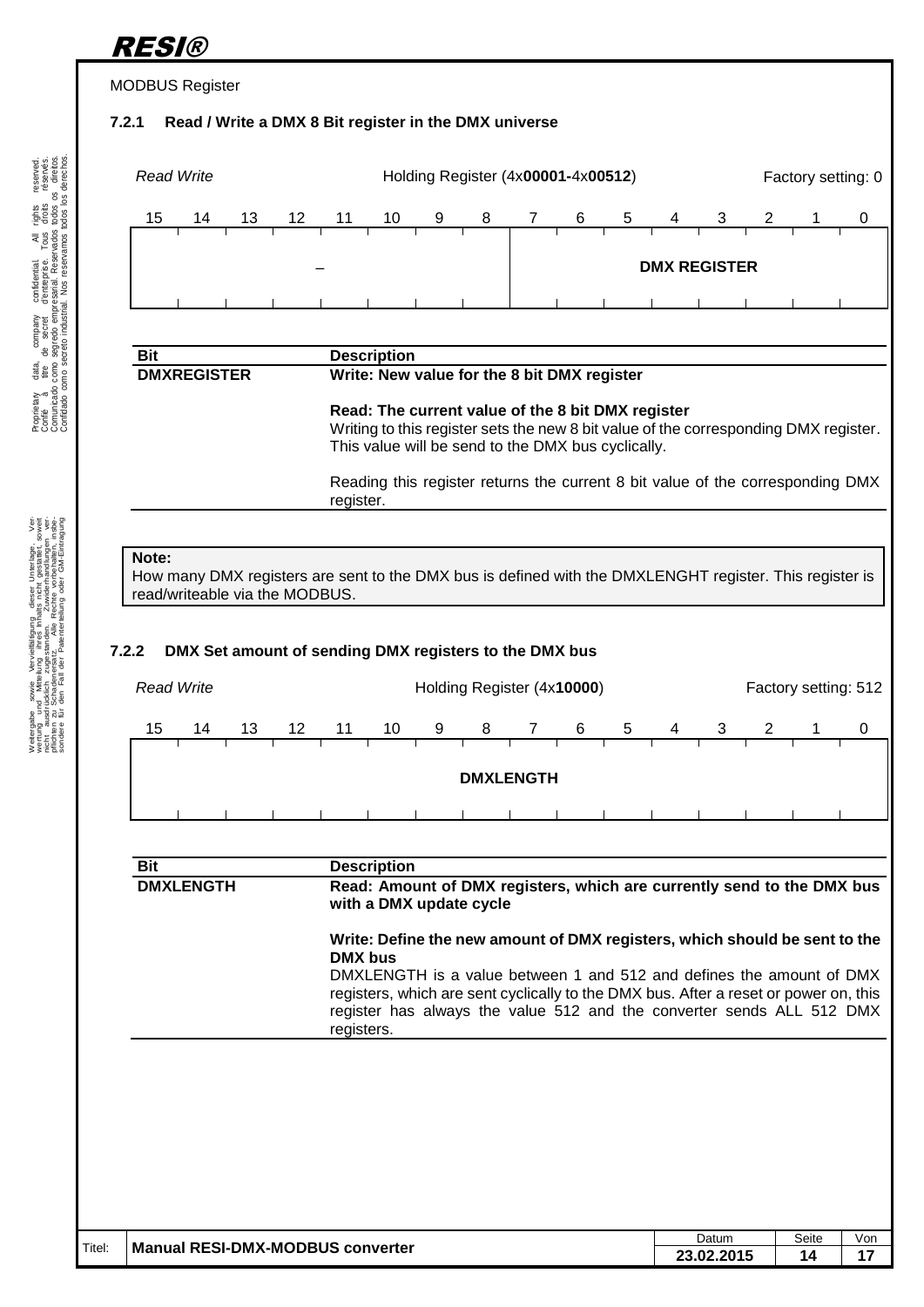<span id="page-14-1"></span><span id="page-14-0"></span>

**23.02.2015 15 17**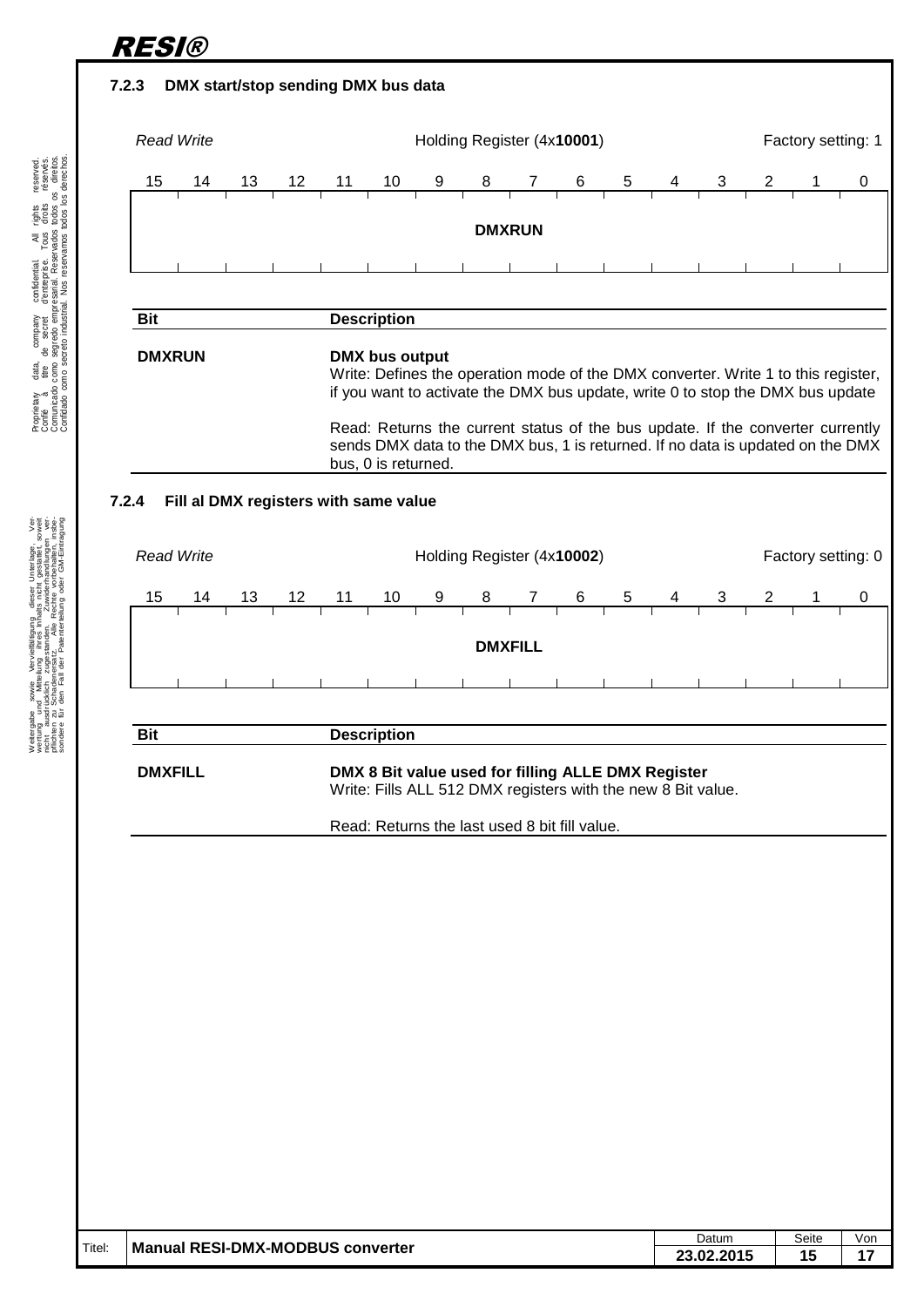<span id="page-15-0"></span>

<span id="page-15-1"></span>.

<span id="page-15-2"></span>Welergabe sowie Werwellstigung deser Unterlage,<br>incht ausdrückloh zugestenden, Zwieden der Ausdrücklonischen Australia<br>incht ausdrückloh zugestenden, Zwiedenfandlingen<br>sohoten zu Schaeleriesr z. exile Reiche vorbehalen,